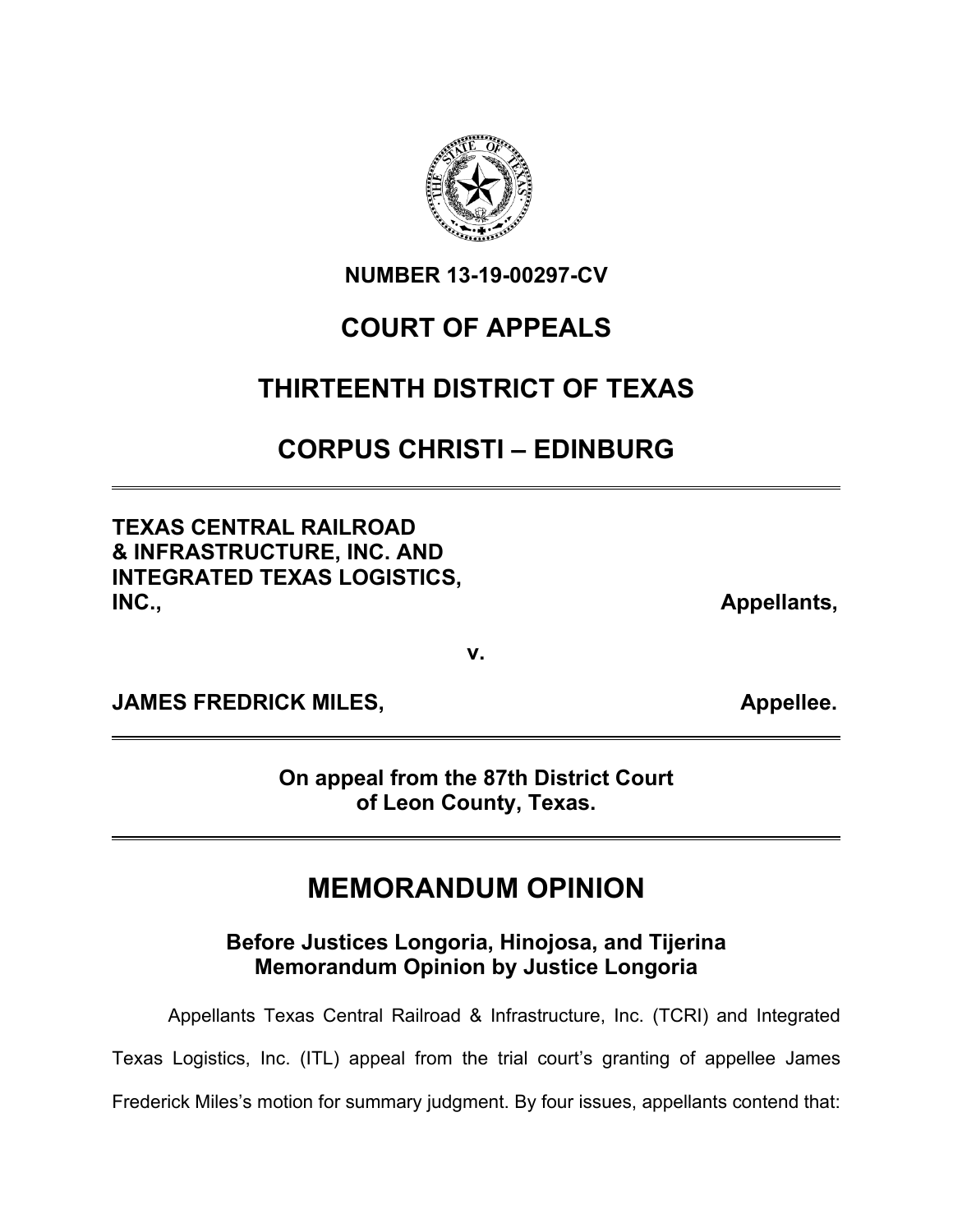(1-2) the trial court erred in declaring that TCRI and ITL were not "railroad companies" or "interurban electric railways"; (3) the trial court erred in granting Miles's summary judgment motion and denying appellants' motion for partial summary judgment; and (4) if this Court reverses, attorney's fees should also be reversed. We reverse the trial court's judgment, render the judgment the trial court should have rendered, and remand for further proceedings.

### **I. BACKGROUND**[1](#page-1-0)

TXHS Railroad, Inc., was formed on December 20, 2012. In 2015, TXHS amended its entity information to change its name to TCRI and amended its purpose to be "to plan, build, maintain and operate an Interurban electric railroad . . . ." In 2017, ITL was formed

in part

To construct, acquire, maintain, or operate lines of electric railway between municipalities in this state for the transportation of freight, passengers, or both freight and passengers, with all powers conferred pursuant to and all limitations imposed by Chapter 131 of the Texas Transportation Code;

To operate and transact business as a railroad company, with all powers conferred pursuant to and all limitations imposed by Chapter 112 of the Texas Transportation Code.

Appellants were formed to create and operate a high-speed electric-powered passenger

train connecting Dallas and Houston (the Project).

As part of their efforts to advance the Project, appellants "completed over 2,000

land surveys along the railway routes" that were being analyzed. In November of 2015,

TCRI sent Miles a packet which included: (1) a brochure with details about the Project;

(2) an outline of the survey process and information for what to expect during the process;

<span id="page-1-0"></span><sup>1</sup> This case is before this Court on transfer from the Tenth Court of Appeals in Waco pursuant to a docket-equalization order issued by the Supreme Court of Texas. *See* TEX. GOV'T CODE ANN. § 73.001.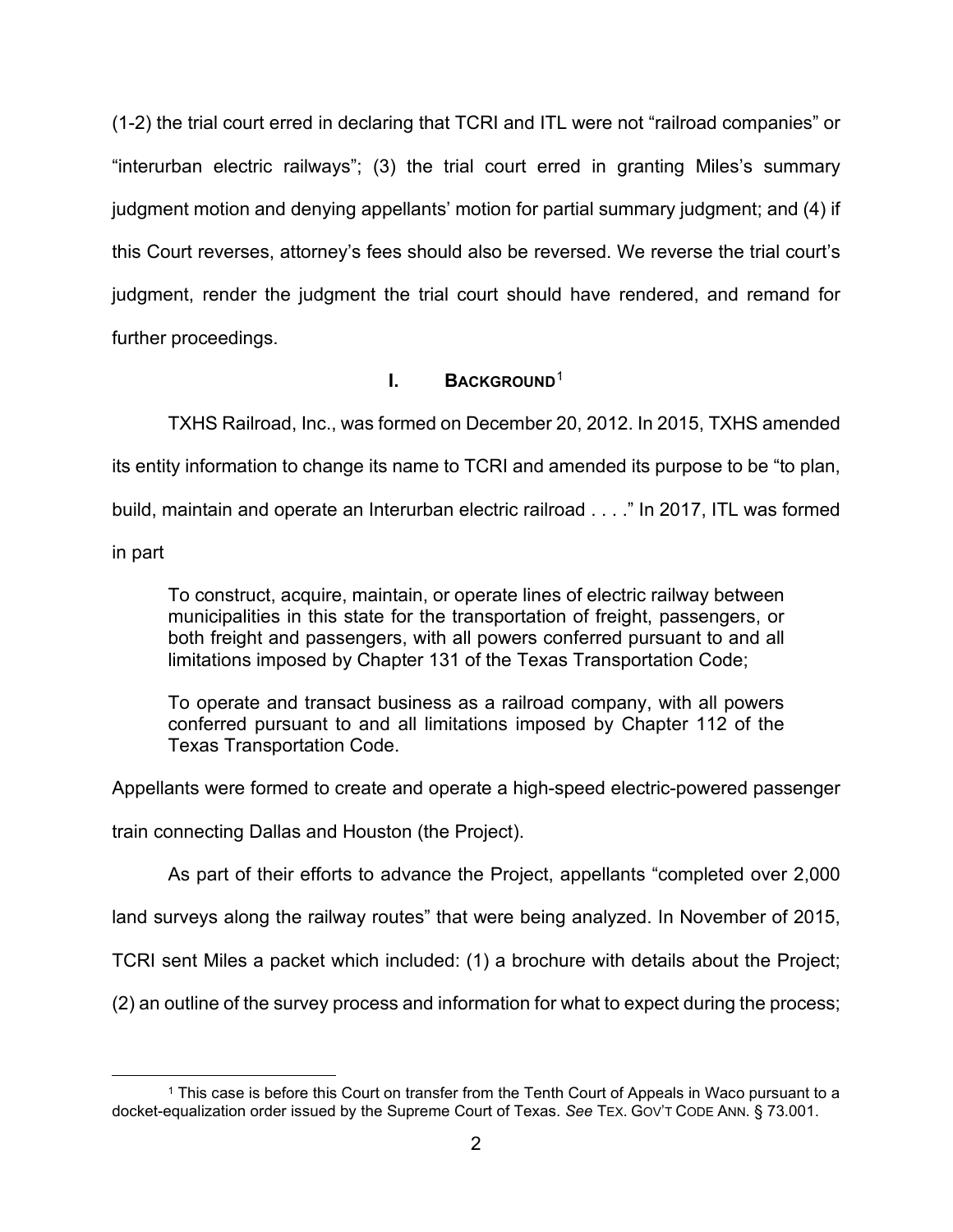(3) an invitation to open-house meetings; and (4) a survey permission form. Miles took issue with the survey permission form and refused to sign. After refusing to grant permission to TCRI to survey his land, Miles sued TCRI for declaratory relief seeking a judgment that TCRI could not conduct the type of survey requested in the survey permission form. Miles later amended his petition to include requests for declaratory relief that:

TCRI's [survey permission form] exceeds the scope of survey activities granted by TEX. TRANS. CODE §§ 112.051 and 131.013. [Miles] further seeks a declaration regarding TCRI's claim that it has eminent domain authority solely by virtue of statutory entitlement including, but not limited to, an order declaring that TCRI is not statutorily entitled to enter [Miles's] Property to conduct pre-condemnation surveys, inspections and evaluations.

Miles also sought attorney's fees. TCRI answered and counterclaimed, seeking a declaratory judgment that it is a railroad company and an interurban electric railway as those terms are used in the Texas Transportation Code. TCRI also sought injunctive relief to secure its right to survey Miles's property, arguing that because it is a railroad company and an interurban electric railway, it has the right to conduct surveys and examinations. ITL intervened and sought the same declaratory and injunctive relief against Miles.

The parties filed cross-motions for summary judgment. Miles argued that TCRI and ITL were not railroad companies and were not interurban electric railways. He further sought final summary judgment stating that TCRI did not have the right to exercise eminent domain authority on his property and he sought to recover his attorney's fees. Appellants' summary judgment motion asked the trial court to declare that both appellants qualify as railroad companies and as interurban electric railways. The trial court entered summary judgment in favor of Miles, declaring that neither appellant is a railroad company nor an interurban electric railway. Miles was awarded attorney's fees for costs incurred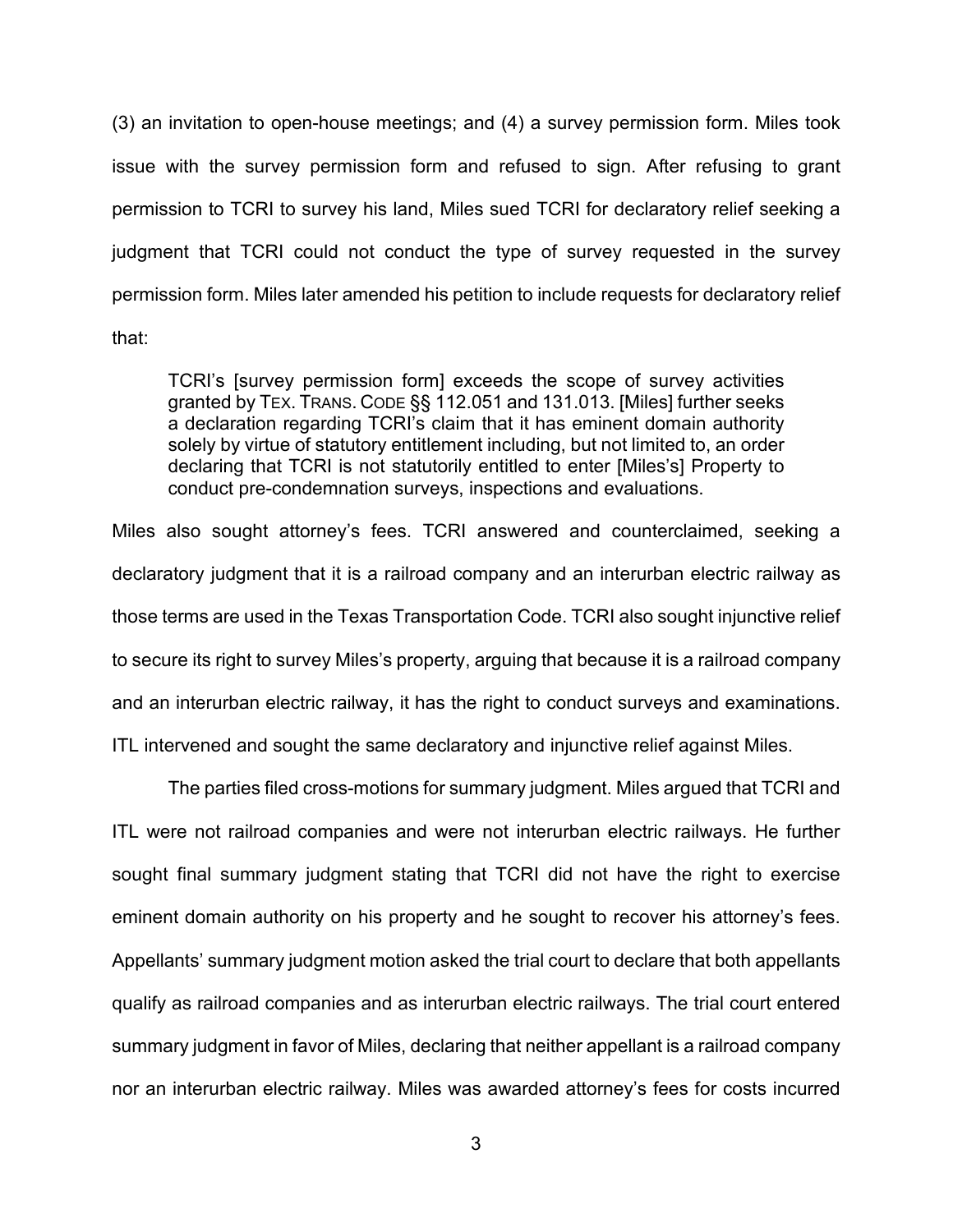through judgment and conditional appellate fees. Appellants' counterclaims were dismissed with prejudice. This appeal followed.

#### **II. SUMMARY JUDGMENT**

Appellants' first three issues contend that the trial judge erred in granting summary judgment in favor of Miles.

#### **A. Standard of Review**

On appeal, we review de novo a trial court's summary judgment ruling. *See Mann Frankfort Stein & Lipp Advisors, Inc. v. Fielding*, 289 S.W.3d 844, 848 (Tex. 2009). In our review, we consider all the evidence in the light most favorable to the nonmovant, crediting evidence favorable to the nonmovant if reasonable jurors could and disregarding contrary evidence unless reasonable jurors could not. *See Mack Trucks, Inc. v. Tamez*, 206 S.W.3d 572, 582 (Tex. 2006). When, as here, the parties file competing motions for summary judgment and the trial court grants one motion and denies the other, this court should review both parties' summary-judgment evidence and determine all questions presented. *Valence Operating Co. v. Dorsett*, 164 S.W.3d 656, 661 (Tex. 2005).

Here, because the trial court implicitly resolved the declaratory judgment issues by ruling on motions for summary judgment, we review the propriety of the trial court's grant of the declaratory judgments under the same standards applicable for review of summary judgments. *See English v. B.G.P. Int'l, Inc.*, 174 S.W.3d 366, 370 (Tex. App.—Houston [14th Dist.] 2005, no pet.). Therefore, we must determine whether the trial court properly granted Miles's declaratory judgment requests and, if not, enter the judgment which should have been entered by the trial court. *See id*.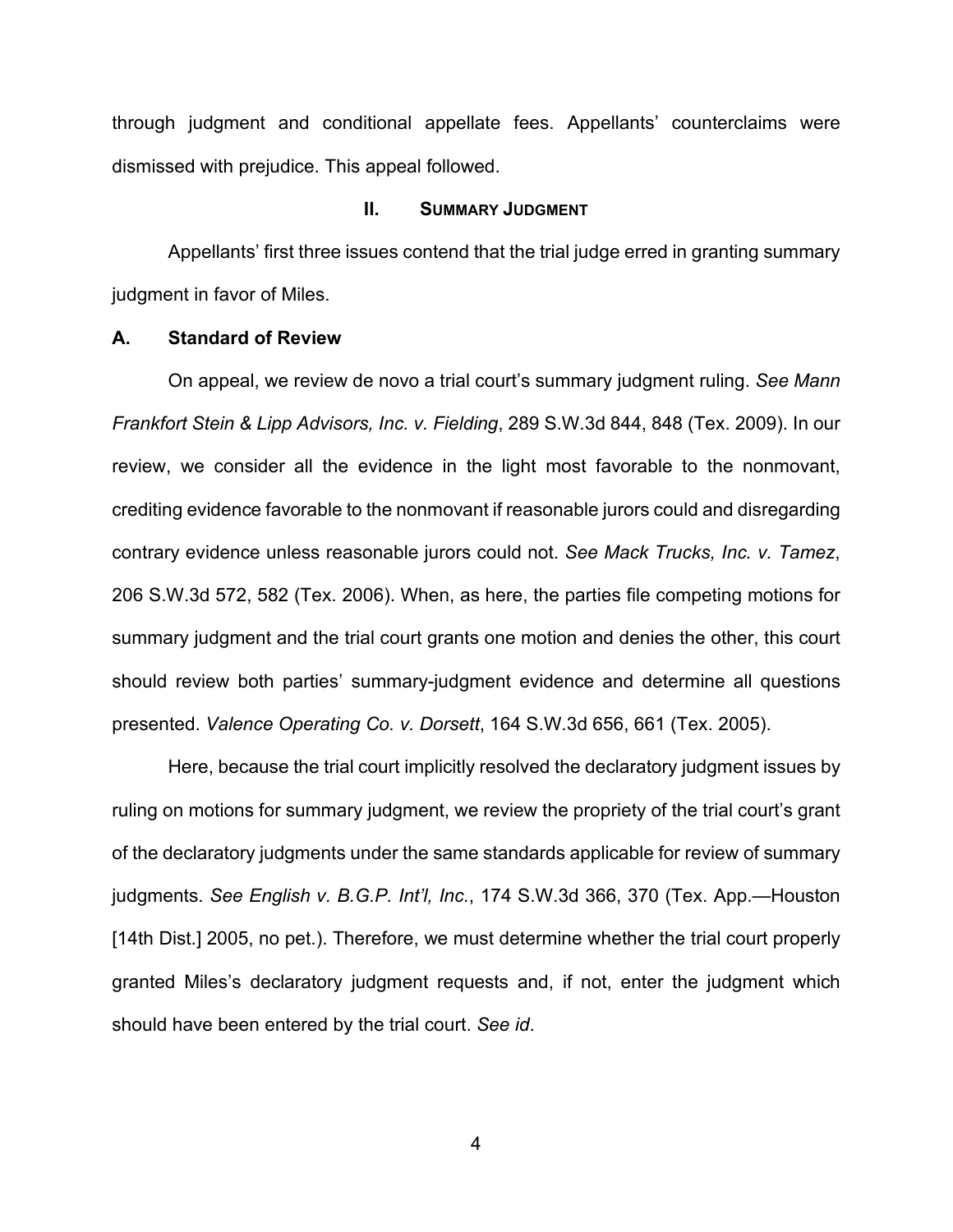#### **B. Railroad Companies**

By their first issue, appellants argue that the trial court erred in finding that neither TCRI nor ITL are railroad companies as the term is defined in the Texas Transportation Code. *See* TEX. TRANSP. CODE ANN. § 81.002. Section 81.002 defines a railroad company as:

- (1) a railroad incorporated before September 1, 2007, under former Title 112, Revised Statutes; or
- (2) any other legal entity operating a railroad, including an entity organized under the Texas Business Corporation Act or the Texas Corporation Law provisions of the Business Organizations Code.

*Id.* The parties do not dispute that appellants were not incorporated before September 1, 2007; therefore, we must determine if appellants are railroad companies under § 81.002(2). In so doing, we must construe the statutory language. Our objective in statutory construction is to give effect to the Legislature's intent, "which we ascertain from the plain meaning of the words used in the statute" because the best indicator of what the Legislature intended is what it enacted. *Sw. Royalties, Inc. v. Hegar*, 500 S.W.3d 400, 404 (Tex. 2016); *see also Combs v. Roark Amusement & Vending, L.P.*, 422 S.W.3d 632, 635 (Tex. 2013). Thus, "[w]here text is clear, text is determinative of that intent." *Entergy Gulf States, Inc. v. Summers*, 282 S.W.3d 433, 437 (Tex. 2009). We presume lawmakers chose statutory language "with care and that every word or phrase was used with a purpose in mind." *Tex. Lottery Comm'n v. First State Bank of DeQueen*, 325 S.W.3d 628, 635 (Tex. 2010). We read these words and phrases in context and construe them according to the rules of grammar and common usage. TEX. GOV'T CODE ANN. § 311.011; *see also TGS-NOPEC Geophysical Co. v. Combs*, 340 S.W.3d 432, 439 (Tex. 2011) ("Undefined terms in a statute are typically given their ordinary meaning [unless] a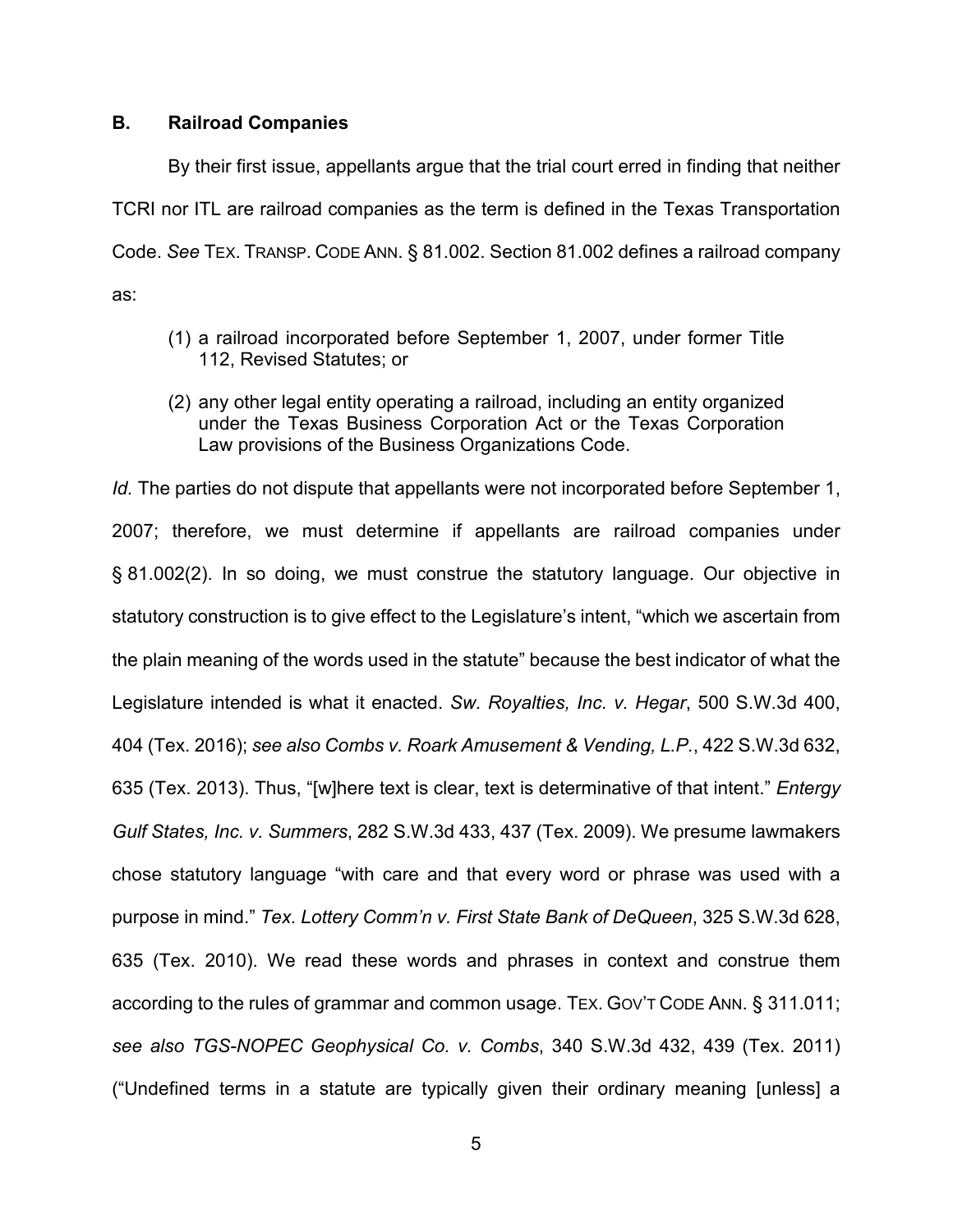different or more precise definition is apparent from the term's use in the context of the statute . . . ."). Importantly, we do not consider those words and phrases in isolation; rather, "we consider the statute as a whole, giving effect to each provision so that none is rendered meaningless or mere surplusage." *TIC Energy & Chem., Inc. v. Martin*, 498 S.W.3d 68, 74 (Tex. 2016). Moreover, "[s]tatutory terms should be interpreted consistently in every part of an act." *Tex. Dep't of Transp. v. Needham*, 82 S.W.3d 314, 318 (Tex. 2002). Finally, we presume that the Legislature intended the statute to comply with the Texas Constitution. TEX. GOV'T CODE ANN. § 311.021(1); *In re Allcat Serv., L.P.*, 356 S.W.3d 455, 468 (Tex. 2011) (orig. proceeding).

Miles contends that this is an eminent domain proceeding, and as such, he cites to *Tex. Rice Land P's, Ltd. v. Denbury Green Pipeline-Tex., LLC*, 363 S.W.3d 192, 204 (Tex. [2](#page-5-0)012) (Texas Rice I)<sup>2</sup> to argue that the statute must be "strictly construed in favor of the landowner and against those corporations and arms of the State vested therewith." As noted by Miles, strict construction of the statute is necessary only "in instances of doubt as to the scope of the power." *Id*.

Strict construction is not, however, the exact converse of liberal construction, for it does not require that the words of a statute be given the narrowest meaning of which they are susceptible. The language used by the Legislature may be accorded a full meaning that will carry out its manifest purpose and intention in enacting the statute, but the operation of the law will then be confined to cases which plainly fall within its terms as well as its spirit and purpose.

<span id="page-5-0"></span><sup>2</sup> In *Tex. Rice Land P's, Ltd. v. Denbury Green Pipeline-Tex., LLC*, 363 S.W.3d 192 (Tex. 2012) (*Texas Rice I*) the Texas Supreme Court reversed the court of appeals and remanded the matter to the trial court to determine whether Denbury Green Pipeline-Texas, LLC was a common carrier under the test laid out in the opinion pursuant to the Texas Natural Resources Code. On remand, the trial court granted summary judgment, finding Denbury Green Pipeline-Texas, LLC to be a common carrier. *Id.* Subsequently, Texas Rice Land Partners appealed, the Ninth Court of Appeals in Beaumont reversed and remanded, and the Supreme Court reversed and remanded finding that, as a matter of law, Denbury Green Pipeline-Texas, LLC was a common carrier. *Denbury Green Pipeline-Texas, LLC v. Texas Rice Land Partners, Ltd.*, 510 S.W.3d 909, 911 (Tex. 2017) (*Texas Rice II*).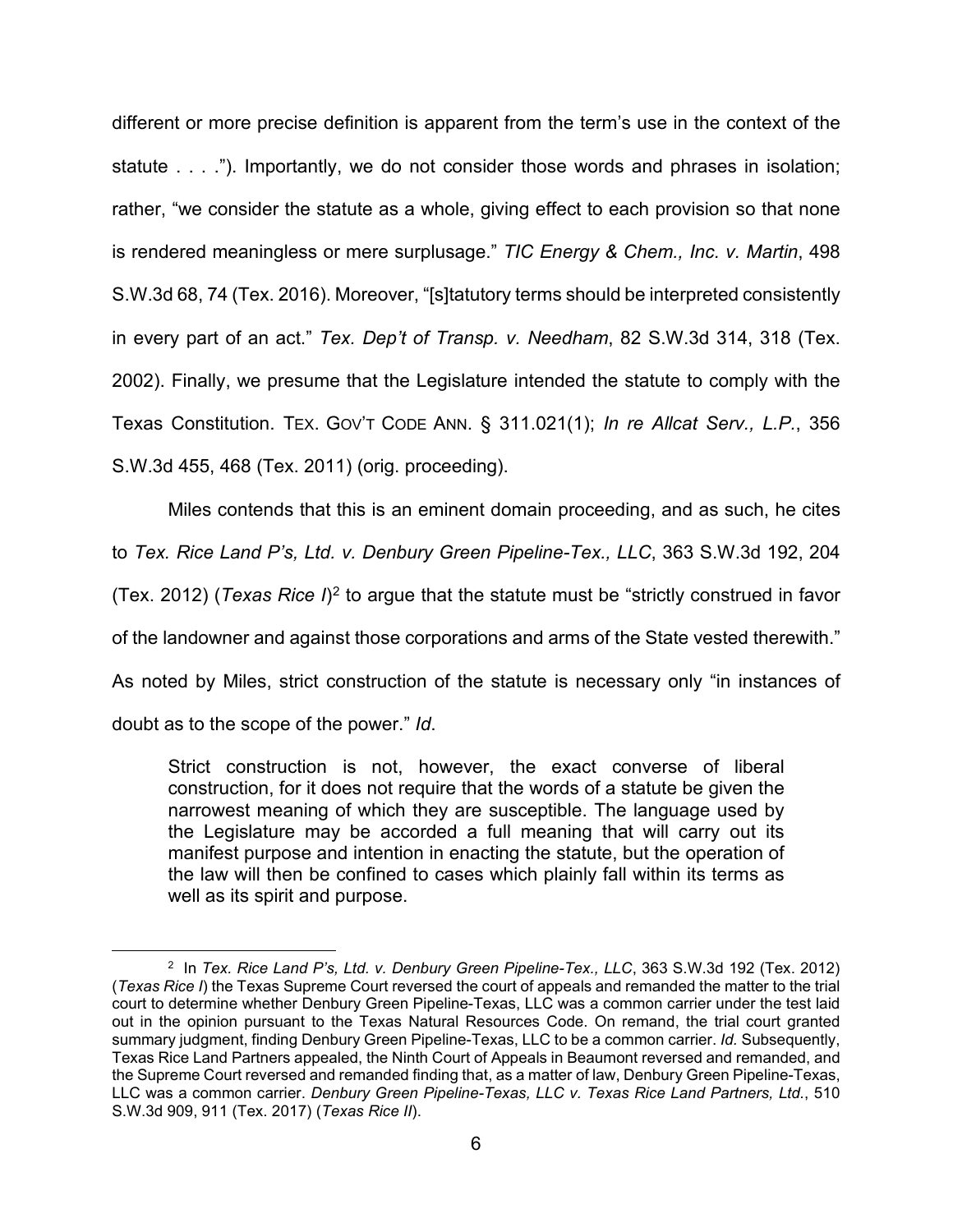*Coastal States Gas Producing Co. v. Pate*, 309 S.W.2d 828, 831 (Tex. 1958).

#### **1. Operating a Railroad**

Appellants argue that the trial court erred in declaring that neither TCRI nor ITL were railroads because they are "engaging in railroad operations regulated under Title 5 of the Transportation Code." Miles contends, to the contrary, that because TCRI and ITL "own no trains, have constructed no track or train depots, have expended less than 1% of the total estimated cost of the Project, and cannot even purchase the parcels optioned along the Project's proposed alignment," they are not operating a railroad. The term "railroad" is defined in Title 5 of the Transportation Code as "an enterprise created and operated to carry passengers, freight, or both on a fixed track. The term includes all real estate and interests in real estate, equipment, machinery, materials, structures, buildings, stations, facilities, and other improvements that are necessary to, or for the benefit of, the enterprise." TEX. TRANSP. CODE ANN. § 199.002(a)(1).

The Code Construction Act states clearly that "words in the present tense include the future tense." TEX. GOV'T CODE ANN. § 311.012(a). "Consistent with the legislature's instruction under the Code Construction Act, we should not focus on verb tense in determining legislative intent because words in the present tense include the future tense." *In re Nabors*, 276 S.W.3d 190, 197 n.8 (Tex. App.—Houston [14th Dist.] 2009, no pet.) (citing Texas Code Construction Act, TEX. GOV'T CODE ANN. § 311.012(a)). "Operating," as used in § 81.002(2), is in the present tense, which forms the basis for Miles's argument that appellants are not currently operating a railroad. *See* TEX. TRANSP. CODE. ANN. § 81.002(2). Miles further argues that if we were to adopt appellants' interpretation, we would be broadly construing the statute "to the point of absurdity and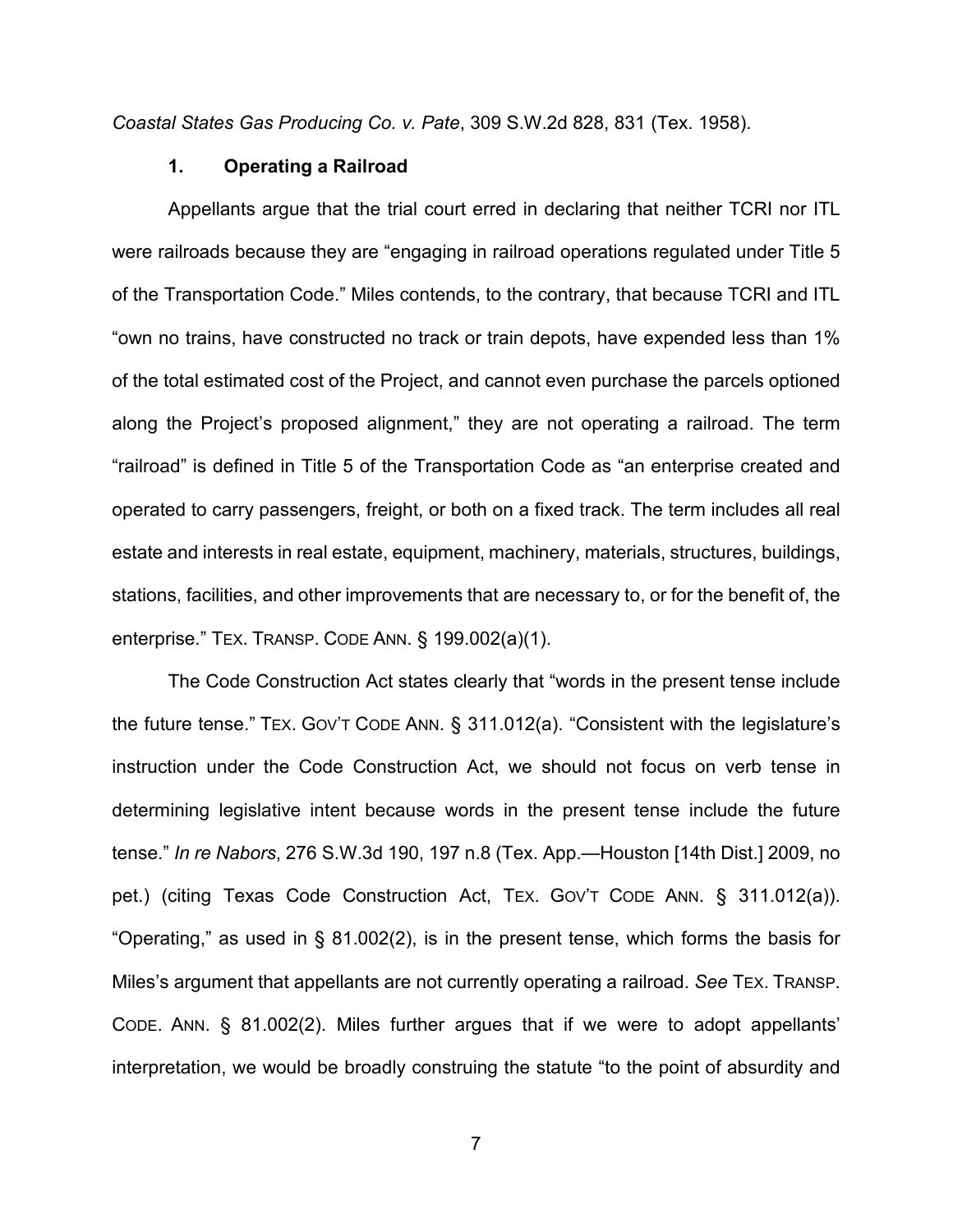against the presumption in favor of landowners' fundamental and foundational real property rights." Further, Miles states that such strict construction is only required where there is "doubt as to scope of [eminent-domain] power." *See Texas Rice I*, 363 S.W.3d at 198. Here, Miles does not argue that a railroad company has eminent domain authority to survey his property, as he concedes in his brief, but rather he argues that appellants are not railroad companies at all, and accordingly, they do not have any eminent domain authority. Therefore, we are not interpreting the eminent domain authority, but rather we are interpreting § 81.002(2)'s definition of railroad company. *See* TEX. TRANSP. CODE. ANN. § 81.002(2). However, as previously mentioned, even strict construction of the statute does not require that we give the narrowest possible meaning to the words of the statute, but rather that we "carry out [the legislature's] manifest purpose and intention in enacting the statute." *Pate*, 309 S.W.2d at 831.

Miles contends that "the Legislature chose to use the word 'operating' to codify its intent that an entity must demonstrate that it is presently operating a railroad. . . ." While we agree that when interpreting statutes, our primary objective is to ascertain and give effect to legislative intent, *Fitzgerald v. Advanced Spine Fixation Sys., Inc*., 996 S.W.2d 864, 865 (Tex. 1999); *see* TEX. GOV'T CODE ANN. § 311.023, we must also assume that the legislature intended that each statute be interpreted in accordance with the Code Construction Act. *See In re Nabors*, 276 S.W.3d at197 n.8. Miles focuses the majority of his argument on the basis that a "fair reading" of the statute would find that an entity must already have trains, tracks, depots, and some physical form to be a railroad company; however Miles's interpretation would have this Court ignore the legislature's instruction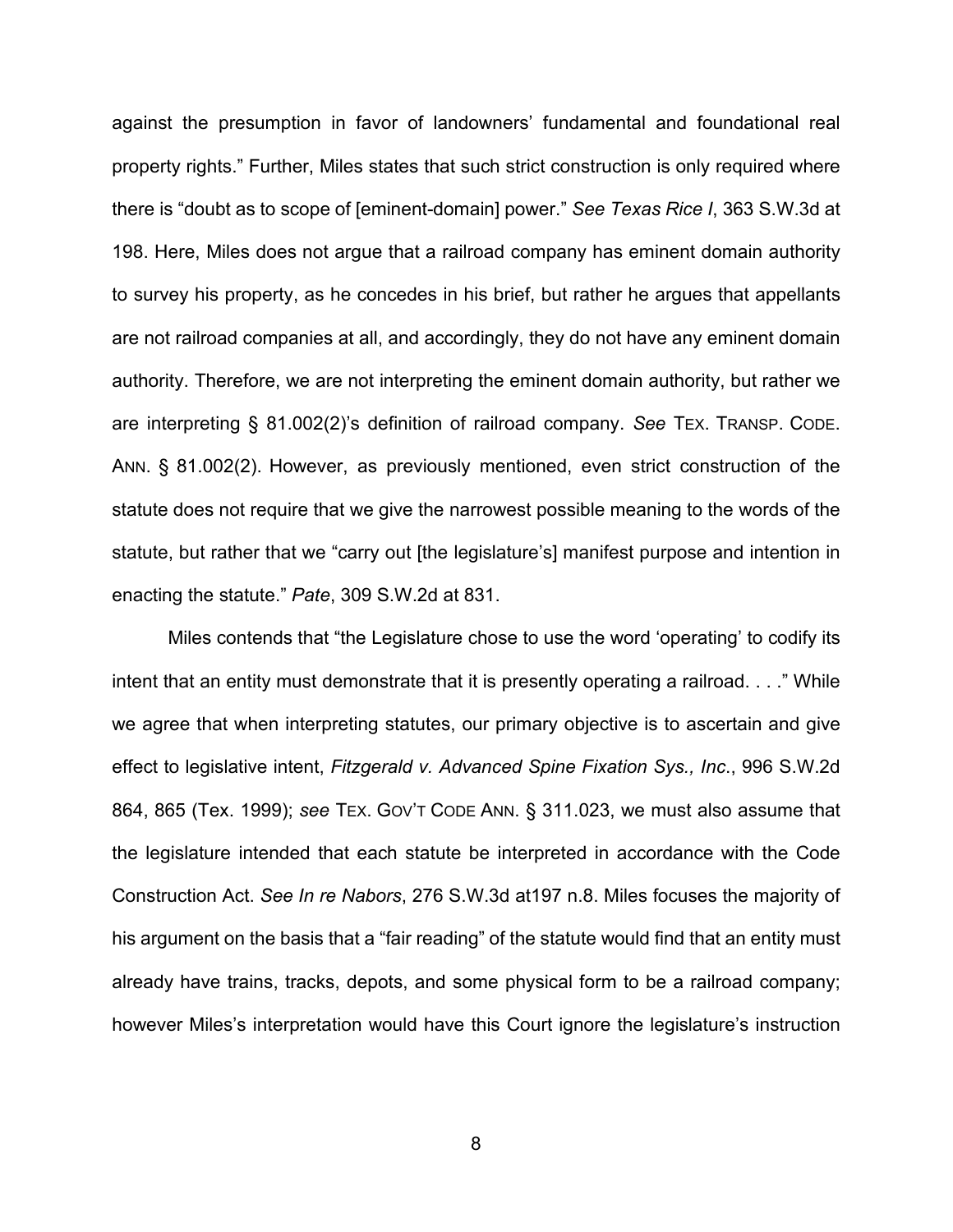under the Code Construction Act by limiting the word "operating" to solely the present tense. We decline to do so.

Appellants rely on *Denbury Green Pipeline-Texas, LLC v. Texas Rice Land Partners, Ltd.*, 510 S.W.3d 909 (Tex. 2017) (*Texas Rice II*), for the contention that that they qualify as an entity with eminent domain power because they will have running trains on the tracks after construction is complete. In *Texas Rice II*, the Texas Supreme Court found Denbury Green Pipeline-Texas, LLC (Denbury) to be a common carrier as it is defined in the Texas National Resources Code because there was a reasonable probability that the pipeline, "at some point after construction" would "serve the public." *See Texas Rice II*, 510 S.W.3d 909, 914. A person is a common carrier if it:

owns, operates, or manages, wholly or partially, pipelines for the transportation of carbon dioxide or hydrogen in whatever form to or for the public for hire, but only if such person files with the commission a written acceptance of the provisions of this chapter expressly agreeing that, in consideration of the rights acquired, it becomes a common carrier subject to the duties and obligations conferred or imposed by this chapter.

TEX. NAT. RES. CODE ANN. § 11.002(6). *Texas Rice II*, therefore found that a pipeline owner must do more than just state that it is a common carrier by filling out the necessary forms in order to gain eminent domain authority, it must also show that it will meet the requirements as set forth in the code. *Id*. at 915–16 (citing *Texas Rice I*, 363 S.W.3d at 202). *Texas Rice II* did not require that Denbury show that it was currently operating in such a way to serve the public, only that there was a reasonable probability that in the future, it would. *Id*.

While it is undisputed that appellants have not yet physically laid tracks or began to carry passengers or freight onboard a train, appellants have taken many of the necessary steps in order to be able to create and operate a railroad in the future. Title 5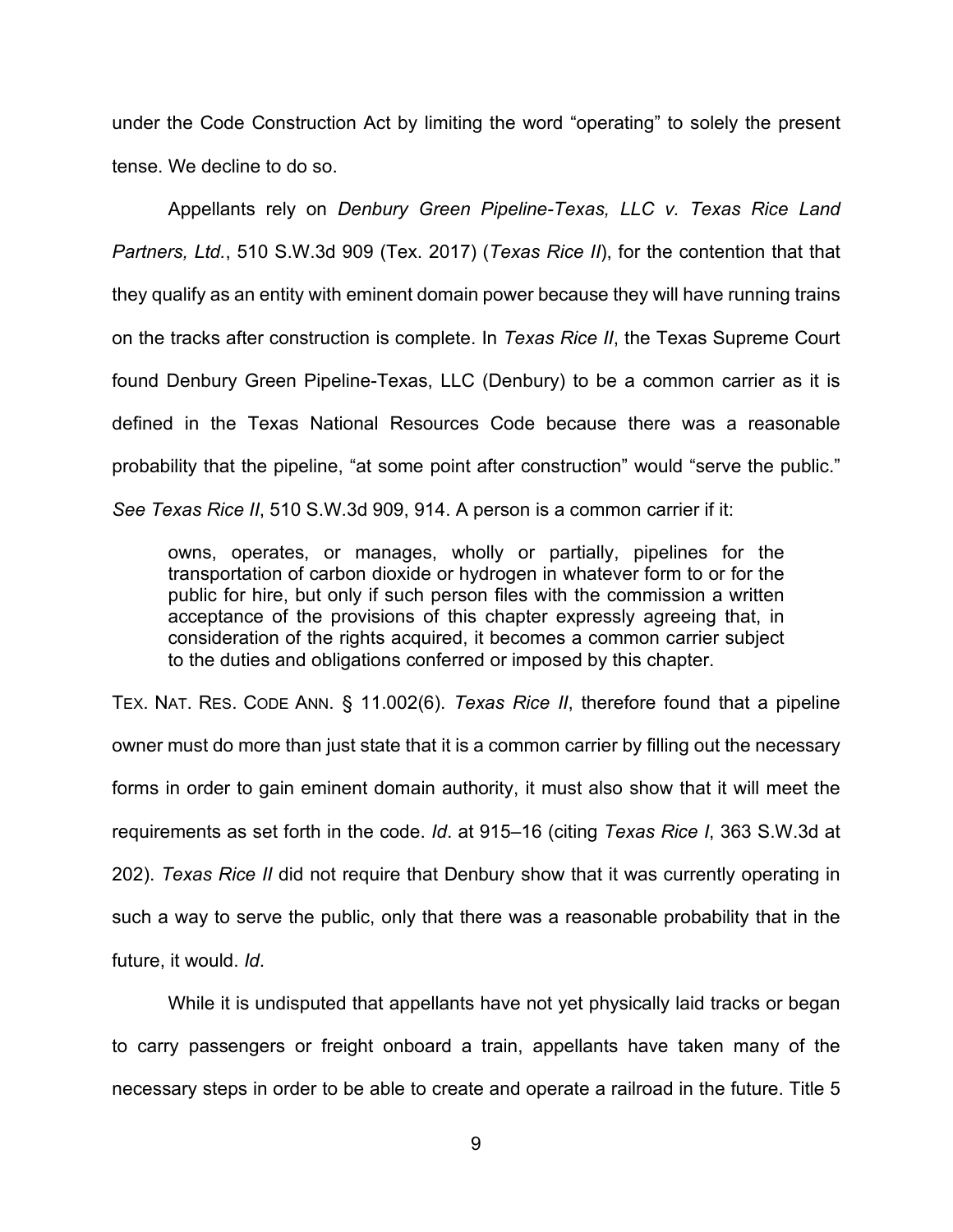regulates: (1) design, planning, and preliminary studies, *see* TEX. TRANSP. CODE. ANN. §§ 91.004(a)(1), 91.036, 91.054; (2) surveying, *see id*. § 112.051(a); (3) construction, *see id*. §§ 91.004(a)(1), 112.002(7), 112.057; (4) acquisition, *see id*. §§ 91.002(1), 131.032(a); (5) financing, *see id*. § 91.004(a)(4); (6) maintenance, *see id*.; and (7) purchasing, holding, and using property necessary to accomplish company objectives. *See id*. §§ 91.103(1), 112.002(6). Although Miles contends that appellants have only spent approximately 1% of their overall budget, appellants produced summary judgment evidence showing that they have coordinated with regulatory agencies concerning the Project, begun design, construction, and management operations, conducted land surveys, and entered into purchase agreements.

Accordingly, considering the legislature's instruction to view present tense as including future tense in the statute and the actions taken by appellants to begin to operate a railroad, we conclude that TCRI and ITL are railroad companies pursuant to § 81.002(2). *See id.* § 81.002(2).

We sustain appellants' first issue.

#### **C. Interurban Electric Railway Companies**

In their second issue, appellants argue that they are interurban electric railway companies as defined in the Transportation Code. *See id*. § 131.011 ("In this subchapter, 'interurban electric railway company' means a corporation chartered under the laws of this state to conduct and operate an electric railway between two municipalities in this state.").

A corporation chartered for the purpose of constructing, acquiring, maintaining, or operating lines of electric railway between municipalities in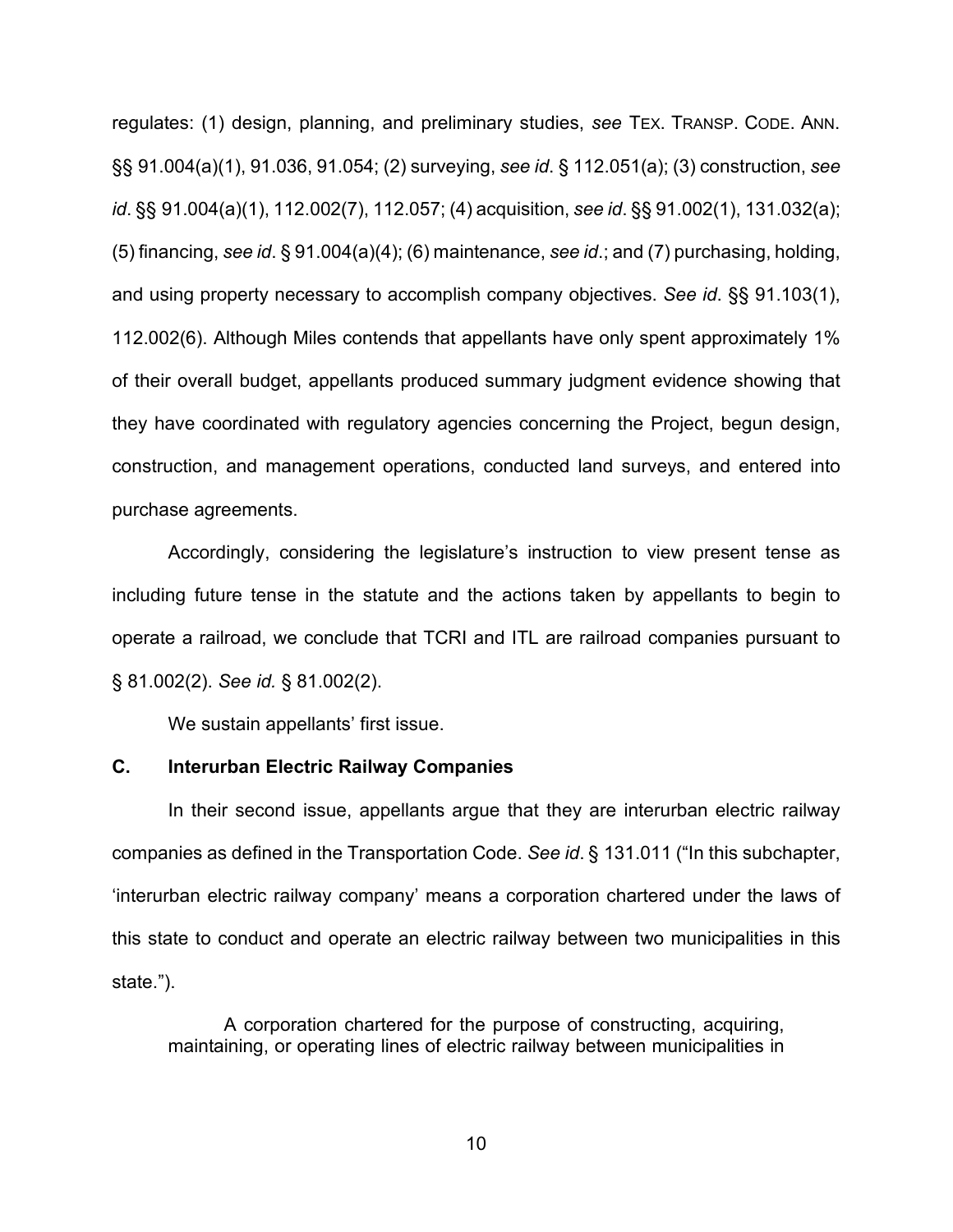this state for the transportation of freight, passengers, or both freight and passengers may:

- (1) exercise the power of eminent domain with all the rights and powers granted by law to a railroad company; and
- (2) enter, condemn, and appropriate land, right-of-way, easements, or other property of any person or corporation to acquire:
	- (A) right-of-way on which to construct and operate lines of railway for the acquiring corporation; or
	- (B) sites for depots or power plants.

*Id*. § 131.012. Miles responds that neither TCRI nor ITL qualify as interurban electric railways simply because they checked a box on a form. He also argues that the Legislature could not have "intended the eminent domain powers it conferred upon electric trolley cars over a century ago to apply to TCRI and ITL's 200 mile-per-hour bullet trains today."

Section 131.011 requires a corporation to be chartered for a specific purpose: "to conduct and operate an electric railway between two municipalities in this state." *Id*. § 131.011. TCRI, in its January 21, 2015 amended filing with the Secretary of State, identifies that TCRI's purpose is "to plan, build, maintain and operate an interurban electric railroad . . . ." The certificate was effective on the date of filing. ITL filed its certificate of formation with the Secretary of State on September 26, 2017, identifying its purpose, in part, "to construct, acquire, maintain, or operate lines of electric railway between municipalities in this state for the transportation of freight, passengers, or both freight and passengers . . . ." The certificate was effective on the date of filing. Miles contends that the mere act of filling out these documents does not grant the right of eminent domain to appellants. His argument is based on *Texas Rice I*, "[p]rivate property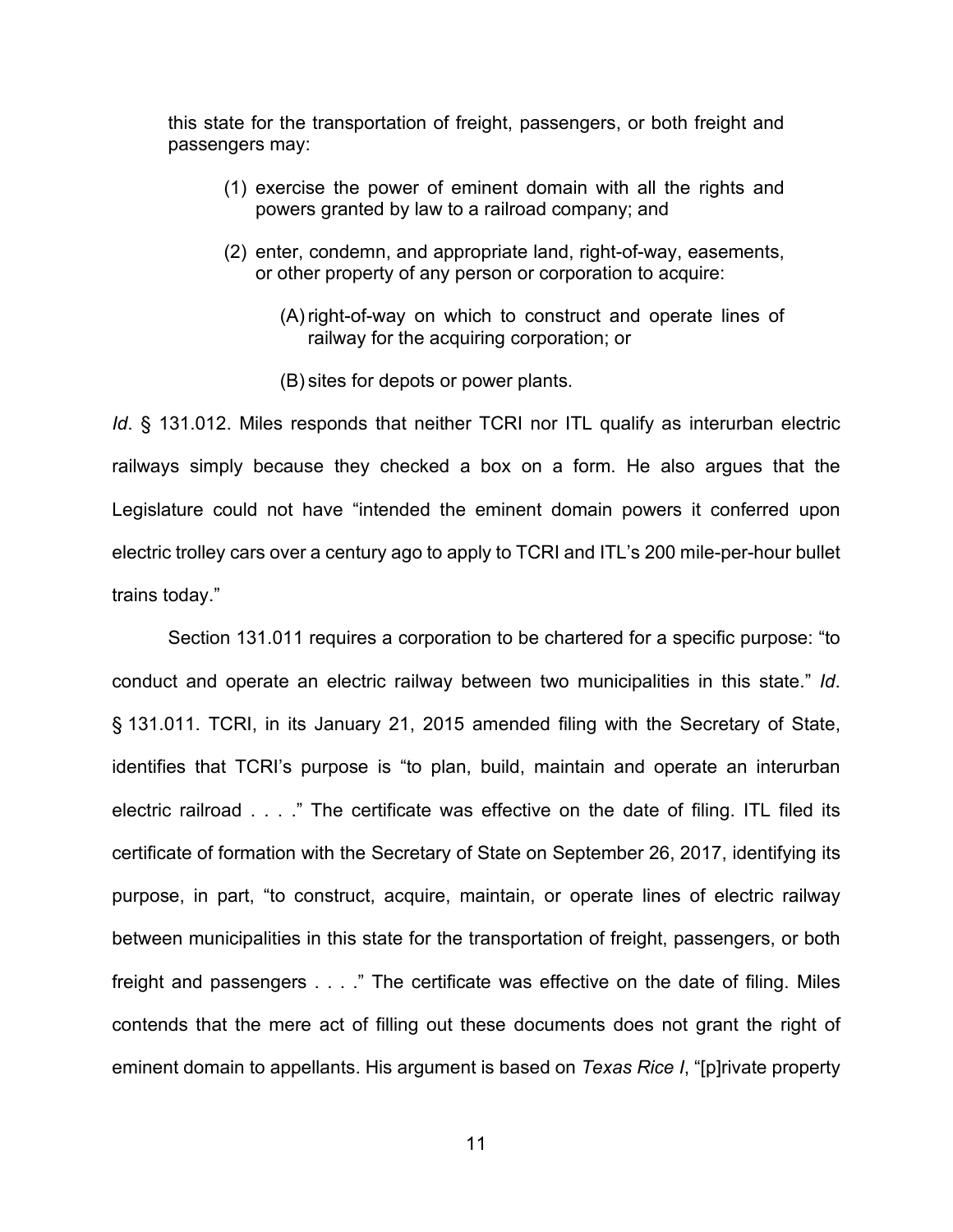cannot be imperiled with such nonchalance, via an irrefutable presumption created by checking a certain box on a one-page government form. Our Constitution demands far more." *Texas Rice I*, 363 S.W.3d at 199. However, in *Texas I*, the "core constitutional concern" was "the pipeline's *public vs. private use*." *Id.* at 200 (emphasis in original). There, the Supreme Court analyzed whether the intended use of the pipeline was for public or private service to decide whether Denbury had been granted the power of eminent domain. *Id*. "To qualify as a common carrier with the power of eminent domain, the pipeline must serve the public; it cannot be built only for the builder's exclusive use." *Id*. Accordingly, the Supreme Court created a test to determine the common-carrier status by determining the intended use of the pipeline. *Id*.

Here, to the contrary, the statute grants eminent domain to those corporations "chartered for the purpose of constructing, acquiring, maintaining, or operating lines of electric railway between municipalities in this state for the transportation of freight, passengers, or both freight and passengers." TEX. TRANSP. CODE. ANN. § 131.012. TCRI and ITL's intent is to transport freight, passengers, or both freight and passengers, and Miles does not challenge this intent. Miles argues that because no hearing took place and no investigation was conducted, the registration is merely clerical, but he does not present this Court with any argument about what would have been found, had an investigation been done. TCRI and ITL's intent is compliant with the statute and Miles presented no argument to the contrary. Therefore, appellants meet the requirements under the Transportation Code. *See id*. §§ 131.011–12.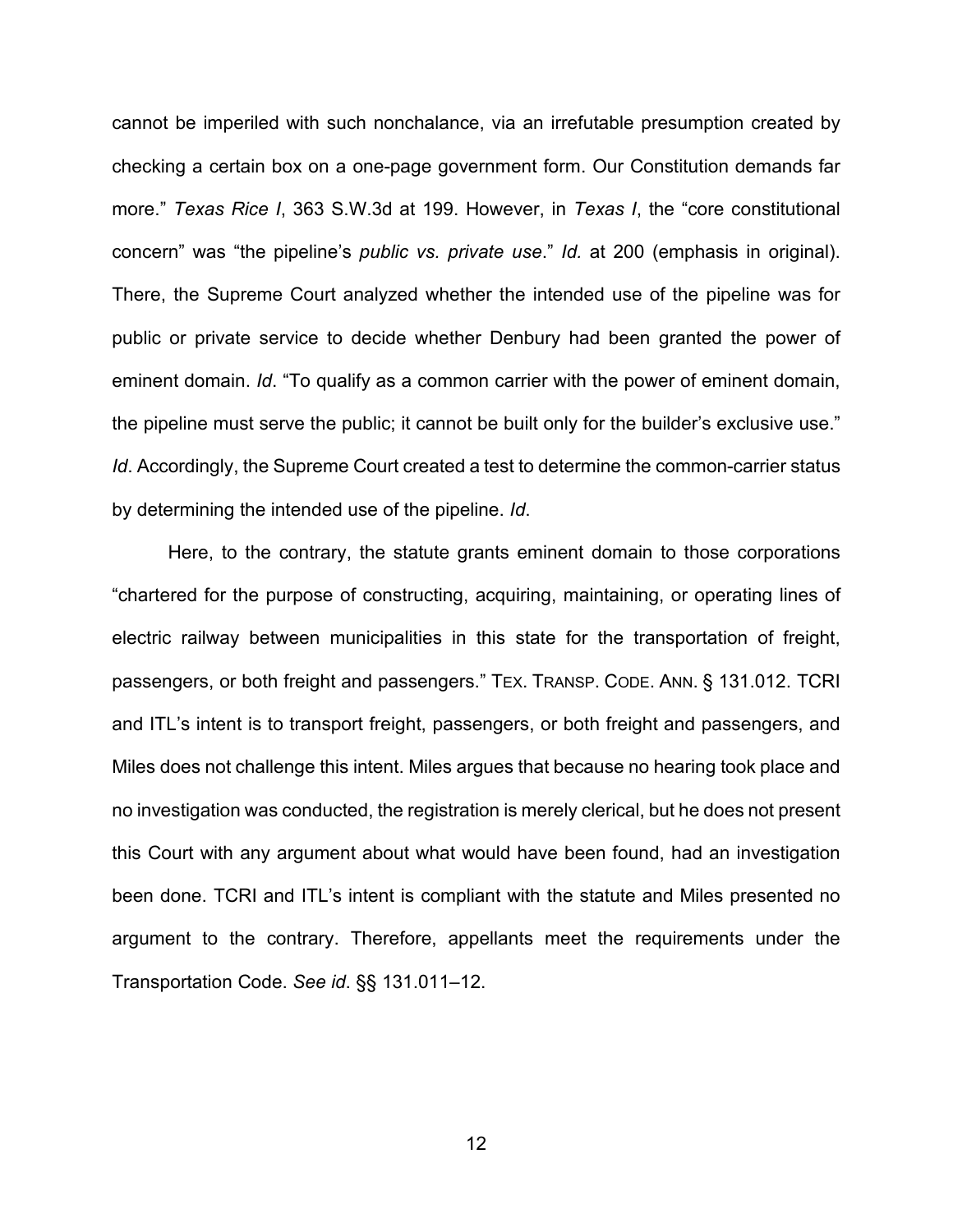Miles argues that even if TCRI had acquired eminent domain authority when

chartered, the authority expired as a matter of law in 2013 because TCRI failed to comply

with Texas Government Code § 2206, which states:

- (a) This section does not apply to an entity that was created or that acquired the power of eminent domain on or after December 31, 2012.
- (b) Not later than December 31, 2012, an entity, including a private entity, authorized by the state by a general or special law to exercise the power of eminent domain shall submit to the comptroller a letter stating that the entity is authorized by the state to exercise the power of eminent domain and identifying each provision of law that grants the entity that authority. The entity must send the letter by certified mail, return receipt requested.
- (c) The authority of an entity to exercise the power of eminent domain expires on September 1, 2013, unless the entity submits a letter in accordance with Subsection (b).

TEX. GOV'T CODE ANN. § 2206.101. Miles argues that TCRI never filed a letter claiming to be an interurban electric railway or identifying the Transportation Code provisions relating to interurban electric railways as a source of its purported eminent-domain authority on or before December 31, 2012.

TCRI responds that as of December 31, 2012, it was not chartered as an interurban electric railway, but solely as a railroad company, and that is where it first acquired eminent domain authority. It was not until TCRI amended it's filing in 2015 that it stated its purpose as an interurban electric railway. TCRI, therefore, argues that it was not required to send a letter under § 2206 of the Texas Government Code because it had not yet acquired the right of eminent domain authority as an interurban electric railway. We agree. TCRI could not have been expected to file a letter with the comptroller purporting to have eminent domain powers that it had not yet acquired. Miles's contention that TCRI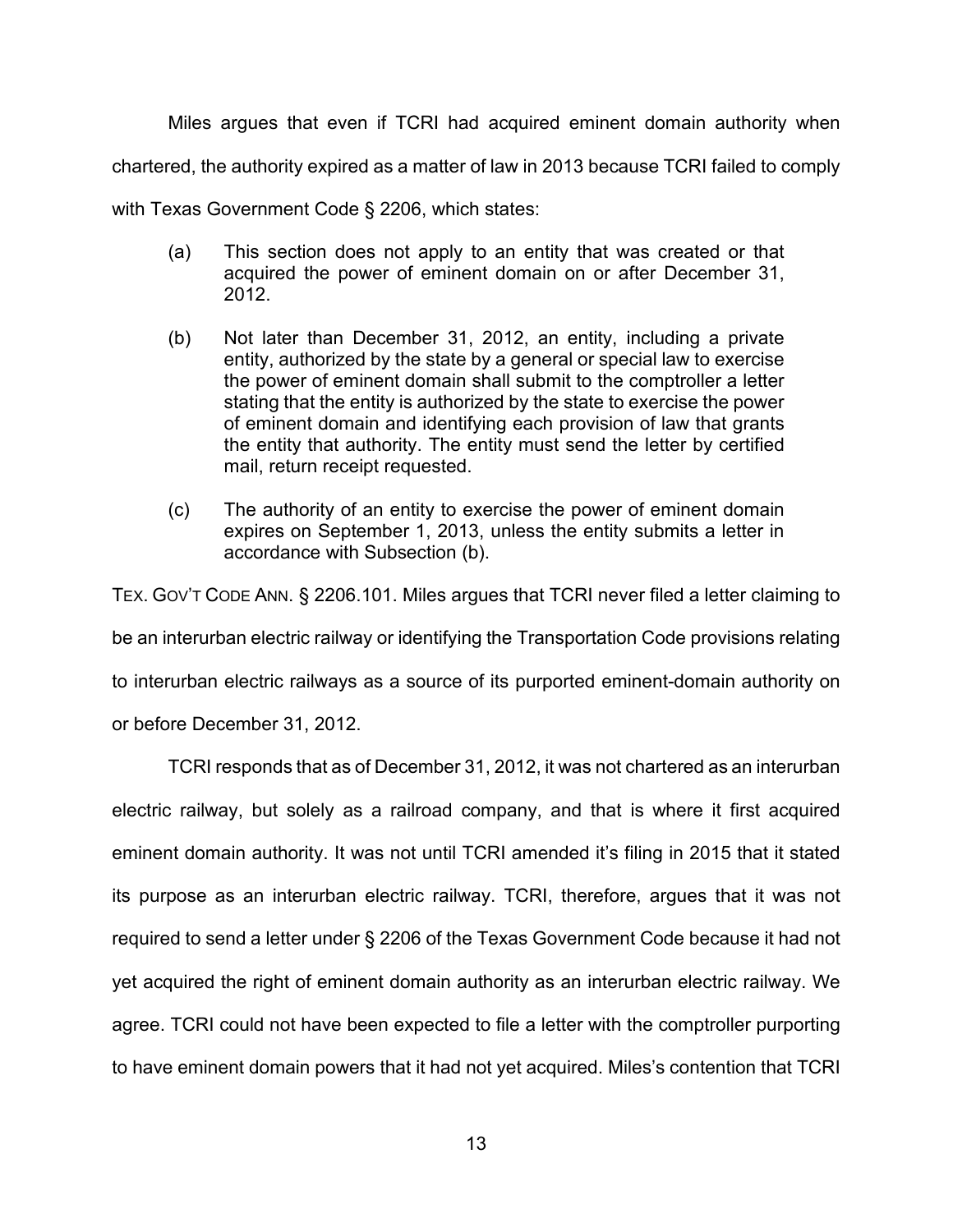argues that it has had eminent domain powers since December 2012 and therefore, TCRI has considered itself an interurban electric railway since that date, is misplaced. TCRI has been chartered as a railroad company since December 2012, which is where any eminent domain authority as of that date was acquired.

Miles also argues that the Legislature could not have intended interurban electric railway statutes to govern "modern bullet trains." The Texas Transportation Code defines a high-speed rail as a "passenger rail service that is reasonably expected to reach speeds of at least 110 miles per hour." TEX. TRANSP. CODE ANN. § 112.201. Here, it is undisputed that the intended rail will exceed 110 miles per hour, and because of this fact, Miles argues that the interurban electric railway statute was not meant to cover TCRI and ITL's intended railway. Specifically, Miles directs this Court's attention to the now repealed Texas High–Speed Rail Act (HSRA) to support his contention that the Legislature never intended for the interurban electric railway statute to encompass high-speed trains. *See*  Texas High–Speed Rail Act, TEX. REV. CIV. STAT. ANN. art. 6674v.2, § 2(b) (Repealed by Acts 1995, 74th Leg., ch. 165, § 24(a), eff. Sept. 1, 1995). In 1989, the Legislature established the Texas High–Speed Authority "to award a franchise to the private sector to construct, operate, and maintain a high-speed rail facility, if the authority determines that the award of a franchise is for the public convenience and necessity." *Id*.

Appellants argue that § 131.011 of the Transportation Code does not preclude high-speed rails, and simply because the HSRA was enacted and repealed, does not mean that there is no place for high-speed rails. Miles's contention that the Legislature would not have enacted the HSRA if it intended for § 131.011 to cover high-speed rails is not supported by any case law. Indeed, while Miles discusses the HSRA and the intent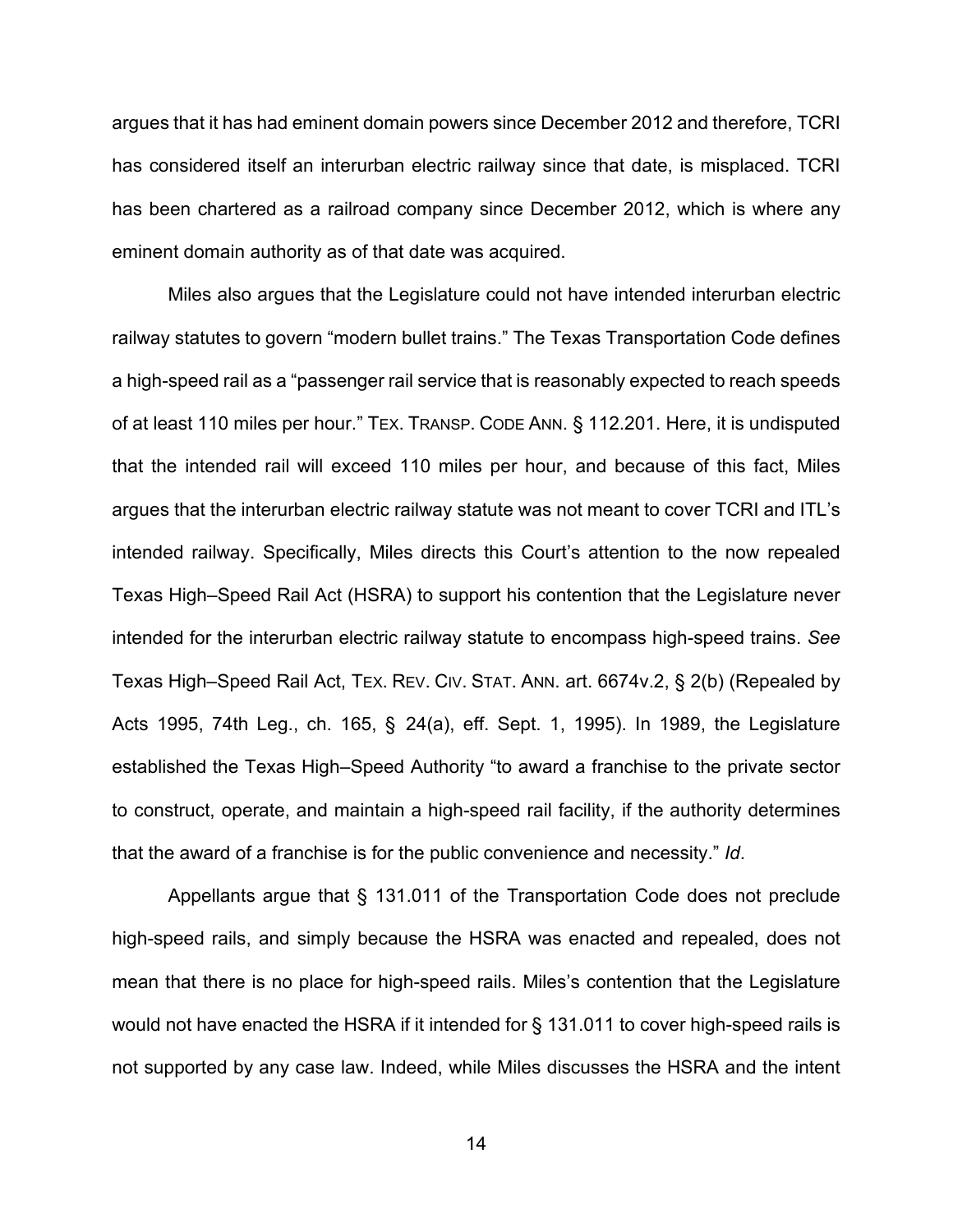behind it, the HSRA has been repealed and is no longer effective. *See id*. While the HSRA did, at the time it was effective, cover public-private partnership in the creation of highspeed rails, it no longer exists, and we must address the current statute as it pertains to this case. Accordingly, we must determine whether appellants are interurban electric railways under § 131.011 of the Transportation Code, and as previously stated, we find that they are. *See* TEX. TRANSP. CODE. ANN. § 131.011. To the extent that Miles contends that this statute does not extend to high-speed rails, but rather was intended for "localized, electronic trolley-car companies of a century ago," we find nothing in the statute to confirm this assertion. Section 131.011 has not been repealed, nor amended, to exclude highspeed rails or to be limited to specific technology. *See id*. Therefore, we conclude that TCRI and ITL are interurban electric railway companies.

We sustain appellants' second issue.

#### **III. APPELLANTS' MOTION FOR SUMMARY JUDGMENT**

Appellants argue in their third issue that the trial court should have granted their motion for partial summary judgment and denied Miles's motion for summary judgment. Miles contends that even if we were to determine that TCRI and ITL were railroad companies and/or interurban, we should not grant appellants' motion for summary judgment because they violated the Texas Property Code and the Texas Rules of Civil Procedure.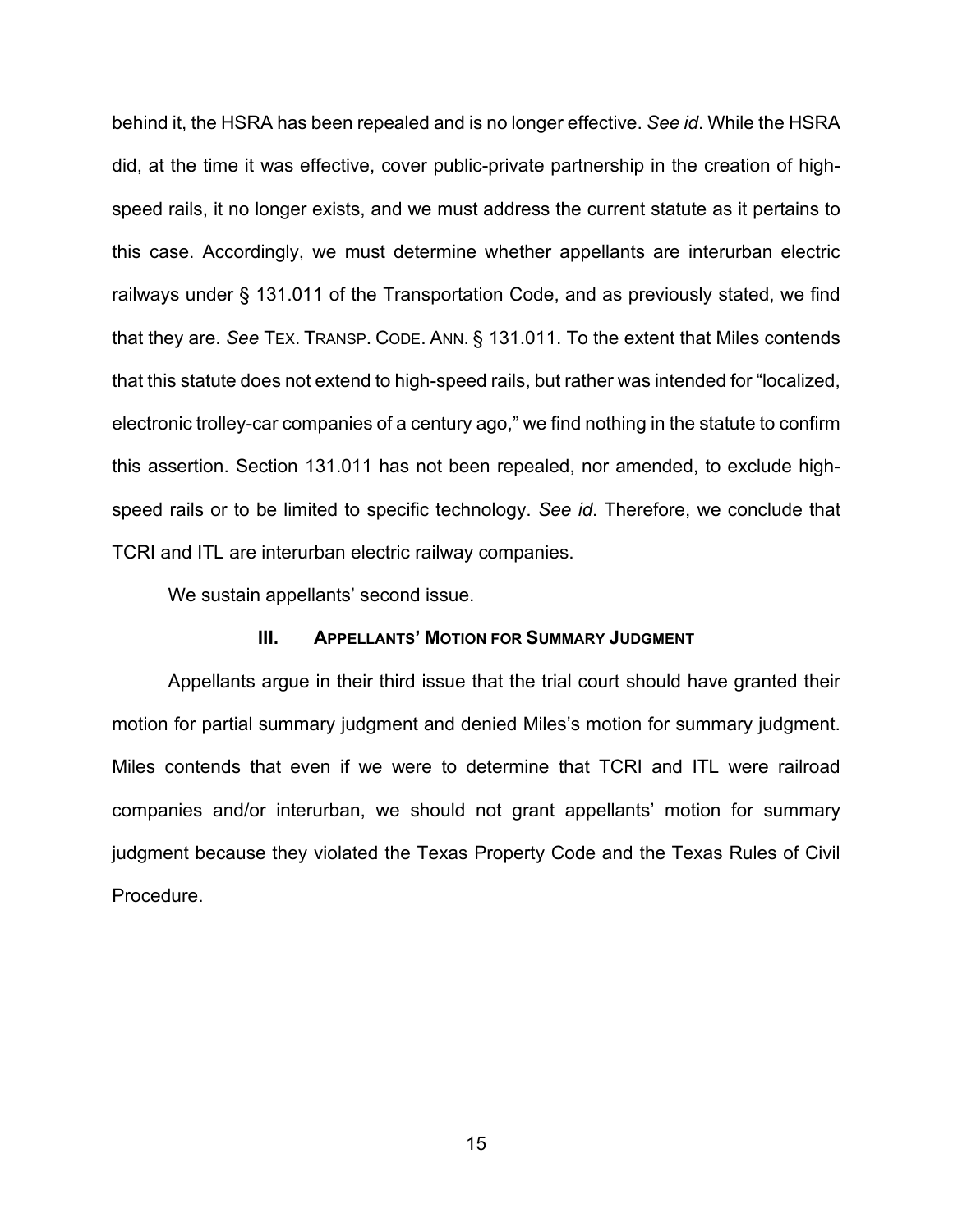## **A. Landowner Bill of Rights**

Miles argues that TCRI and ITL violated Texas Property Code § 21.0112 by "failing

to timely provide [him] a copy of the landowner's bill of rights." *See* TEX. PROP. CODE ANN.

§ 21.0112. Section 21.0112 provides

(a) Not later than the seventh day before the date a governmental or private entity with eminent domain authority makes a final offer to a property owner to acquire real property, the entity must send by first-class mail or otherwise provide a landowner's bill of rights statement provided by Section 402.031, Government Code, to the last known address of the person in whose name the property is listed on the most recent tax roll of any appropriate taxing unit authorized by law to levy property taxes against the property. In addition to the other requirements of this subsection, an entity with eminent domain authority shall provide a copy of the landowner's bill of rights statement to a landowner before or at the same time as the entity first represents in any manner to the landowner that the entity possesses eminent domain authority.

(b) The statement must be:

- (1) printed in an easily readable font and type size; and
- (2) if the entity is a governmental entity, made available on the Internet website of the entity if technologically feasible.

*Id*. Miles argues that TCRI did not provide the landowner's bill of rights to him until September 2016, three months after TCRI sued him and "expressly asserted it was 'vested with the power of eminent domain.'" ITL publicly sued Miles in May 2018, also "claiming it was 'vested with the power of eminent-domain'" and did not provide a landowner's bill of rights until August 2018.

### **1. TCRI**

We first address Miles's contention that TCRI failed to comply with § 21.0112 of the property code. *See* TEX. PROP. CODE ANN. § 21.0112. At the trial court level, in Miles's motion for summary judgment, he did not address TCRI's alleged failure to provide a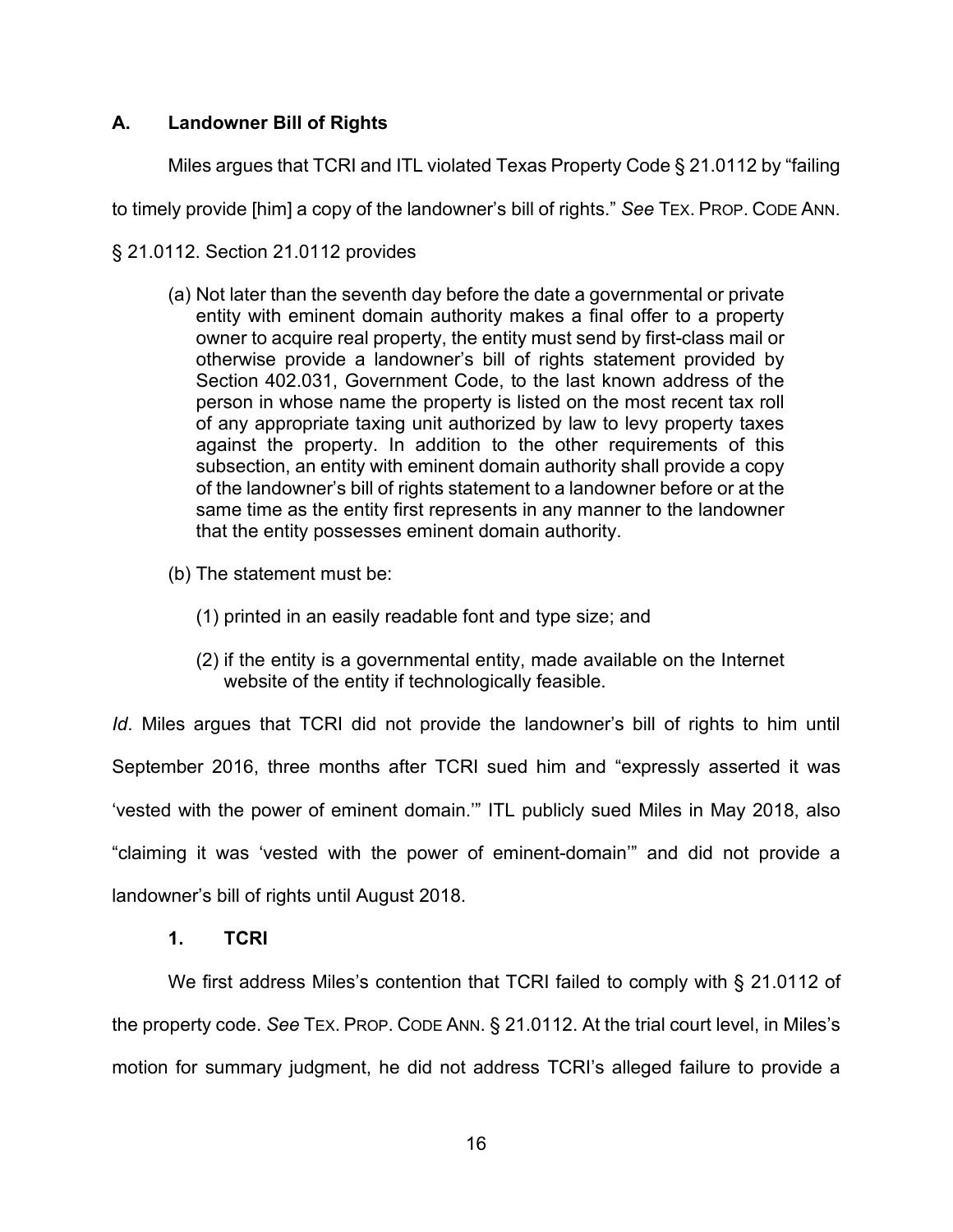landowner's bill of rights. Accordingly, he has not preserved this issue for our review. *See McConnell v. Southside Indep. Sch. Dist.*, 858 S.W.2d 337, 341 (Tex. 1993) (explaining that summary judgment motions and responses, or answers to those motions, must stand or fall on the grounds expressly presented to the trial court).

#### **2. ITL**

ITL argues that this was not an eminent domain proceeding nor a condemnation proceeding and § 21.0112 is irrelevant to the relief sought in the trial court. We disagree. While not specifically a proceeding on eminent domain, ITL did represent that it possessed eminent domain authority, and as such, was required to provide a timely landowner's bill of rights. *See id*. However, we find no statutory provision or authority that requires we deprive ITL of eminent domain authority, nor does Miles provide any such authority. To the contrary, the Texas Supreme Court has held that when a party fails to meet a governing statutory provision, the proper remedy is to abate to correct the violation, rather than to dismiss. *See Hubenak v. San Jacinto Gas Transmission Co.*, 141 S.W.3d 172, 184 (Tex. 2004); *see also Graves v. Lone Star NGL Pipeline LP*, No. 09-18- 00173-CV, 2019 WL 962544, at \*4 (Tex. App.—Beaumont Feb. 28, 2019, no pet.) (mem. op.) ("In situations where a party fails to meet a governing statutory provision, courts have remanded the matter to allow the parties to provide evidence meeting their statutory burden."). As such, we find that ITL violated the property code, however, no remand is necessary because the violation has been cured, as Miles has been provided with the required landowner's bill of rights. *See Hubenak*, 141 S.W.3d at 184.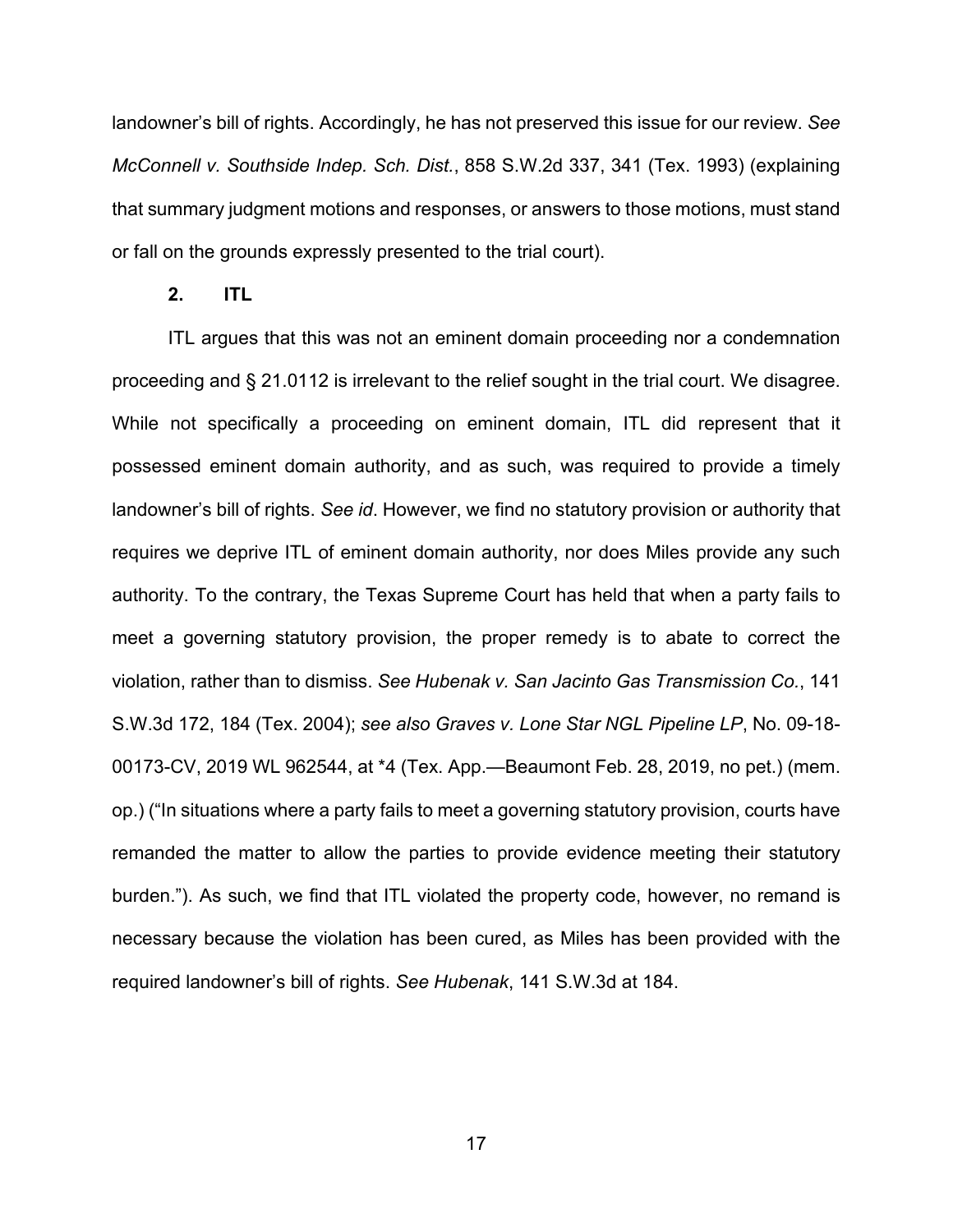### **B. Texas Rule of Civil Procedure 166a(a)**

Lastly, Miles argues that ITL's motion for summary judgment was filed in violation of Texas Rule of Civil Procedure 166a(a) because it was filed before Miles had the opportunity to answer the suit filed by ITL.

A party seeking to recover upon a claim, counterclaim, or cross-claim or to obtain a declaratory judgment may, at any time after the adverse party has appeared or answered, move with or without supporting affidavits for a summary judgment in his favor upon all or any part thereof. A summary judgment, interlocutory in character, may be rendered on the issue of liability alone although there is a genuine issue as to amount of damages.

TEX. R. CIV. P. 166a(a). Miles did not object to the timeliness of ITL's motion for summary judgment at the trial court level, and therefore, has not preserved this objection for our review. *See McConnell*, 858 S.W.2d at 341 (providing that issues which the non-movant contends preclude the granting of a summary judgment must be expressly presented to the trial court by written answer or other written response to the motion and not by mere reference to summary judgment evidence); *see also* TEX. R. CIV. P. 166a(c) (stating that issues not expressly presented to the trial court in writing shall not be considered on appeal as grounds for reversal); *Casso v. Brand*, 776 S.W.2d 551, 553 (Tex. 1989) (stating that all theories in support of or in opposition to a motion for summary judgment must be presented in writing to the trial court).

Nonetheless, we note that ITL filed its first motion for partial summary judgment on May 7, 2018, before Miles answered ITL's petition in intervention and application for injunctive relief on July 2, 2018. However, subsequently, ITL filed an amended motion for partial summary judgment on July 18, 2018. The live pleading on behalf of ITL at the time of the trial court's hearing on the parties' motions for summary judgment was filed subsequent to Miles's answer. Accordingly, Miles filed an answer to ITL's suit before ITL's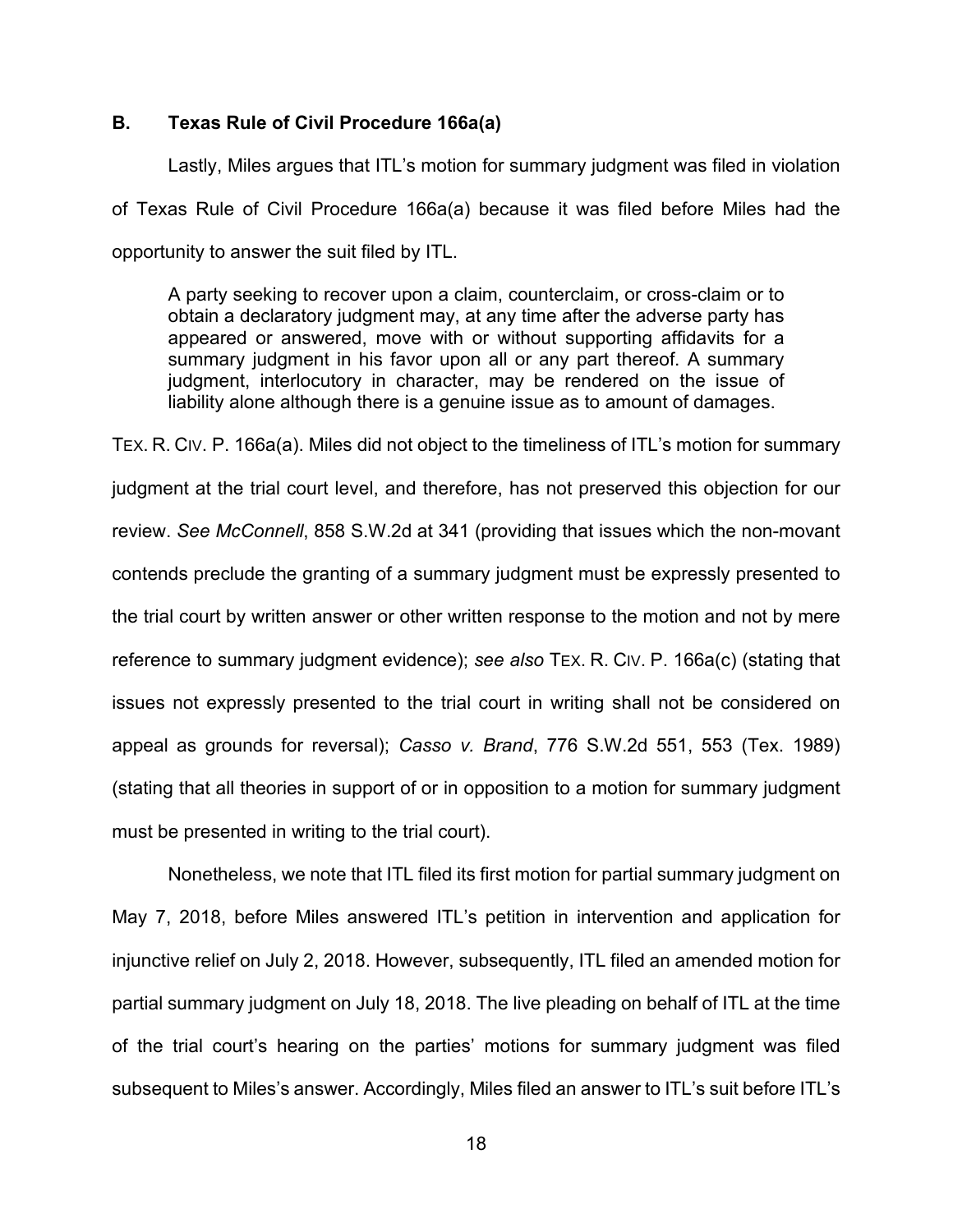amended motion for partial summary judgment was considered and ruled on by the trial court.

#### **C. Summary**

Having found that appellants are both railroad companies and interurban electric railways, we conclude that the trial court erred by granting Miles's motion for summary judgment and denying appellants' motion for partial summary judgment.

Appellants' third issue is sustained.

#### **IV. ATTORNEY'S FEES**

By their fourth and final issue, appellants argue that the attorney's fees awarded by the trial court to Miles must be reversed. A trial court "may award costs and reasonable attorney's fees as are equitable and just" in a declaratory judgment proceeding. *See* TEX. CIV. PRAC. & REM. CODE § 37.009. The grant or denial of attorney's fees in a declaratory judgment action lies within the discretion of the trial court, and its judgment will not be reversed on appeal absent a clear showing of abuse of discretion. *Hartsell v. Town of Talty*, 130 S.W.3d 325, 329 (Tex. App.—Dallas 2004, pet. denied). A trial court may, in its discretion, award attorney's fees to the non-prevailing party in a declaratory judgment action. *Collin Cty v. City of McKinney*, 553 S.W.3d 79, 87 (Tex. App.—Dallas 2018, no pet.). Because we reverse the trial court's judgment and there is no evidence to indicate whether the trial court's award of fees would be equitable and just in light of our opinion in this case, we reverse the portions of the judgment awarding and denying requested attorney's fees and remand the issue of attorney's fees to the trial court for its reconsideration in light of this opinion. *See id*.

Appellants' fourth issue is sustained to this extent.